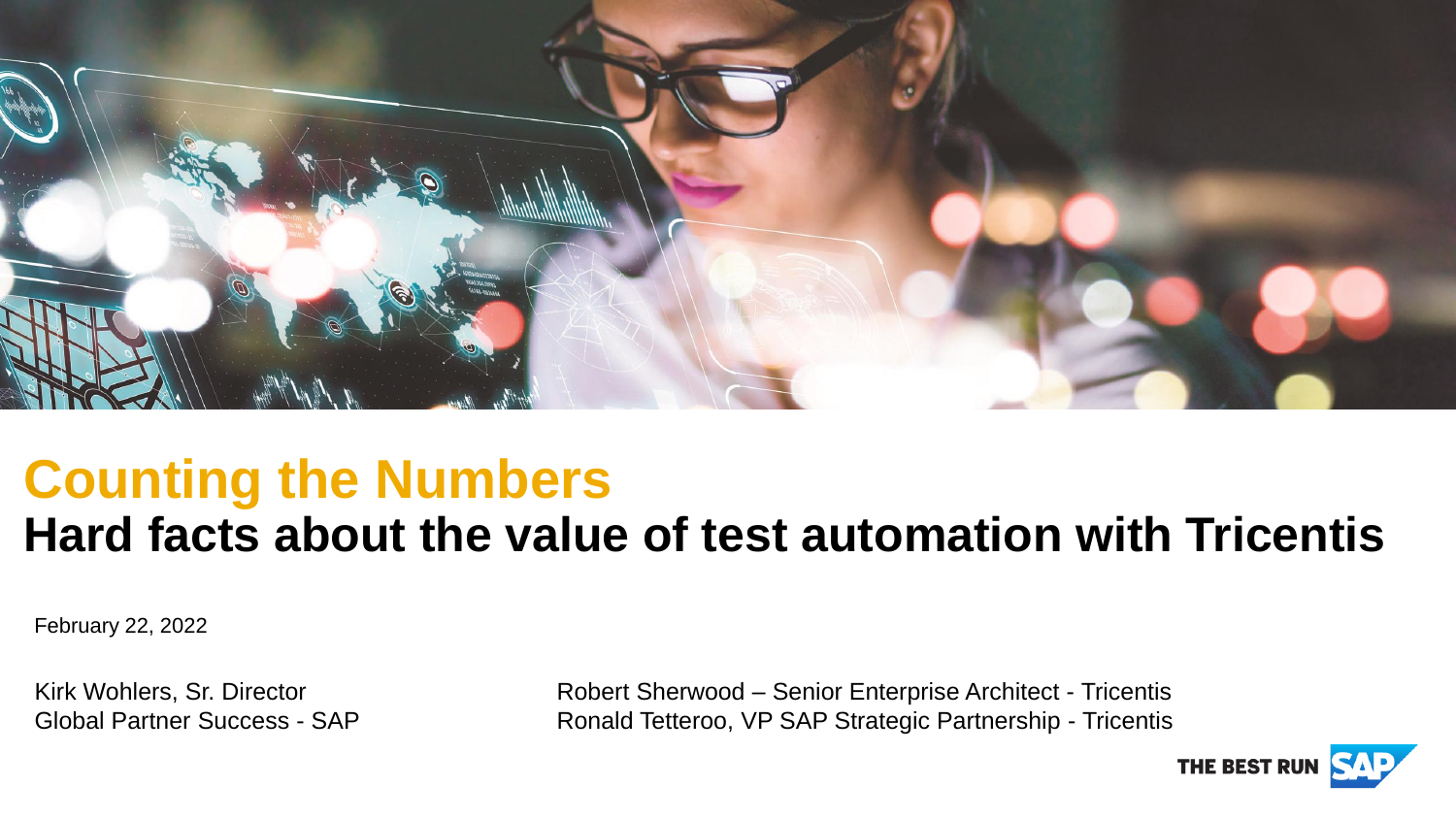**TEITM is a proven, consistent, repeatable methodology to justify technology investments**

## **TOTAL ECONOMIC BENEFITS IMPACT**

**COSTS**



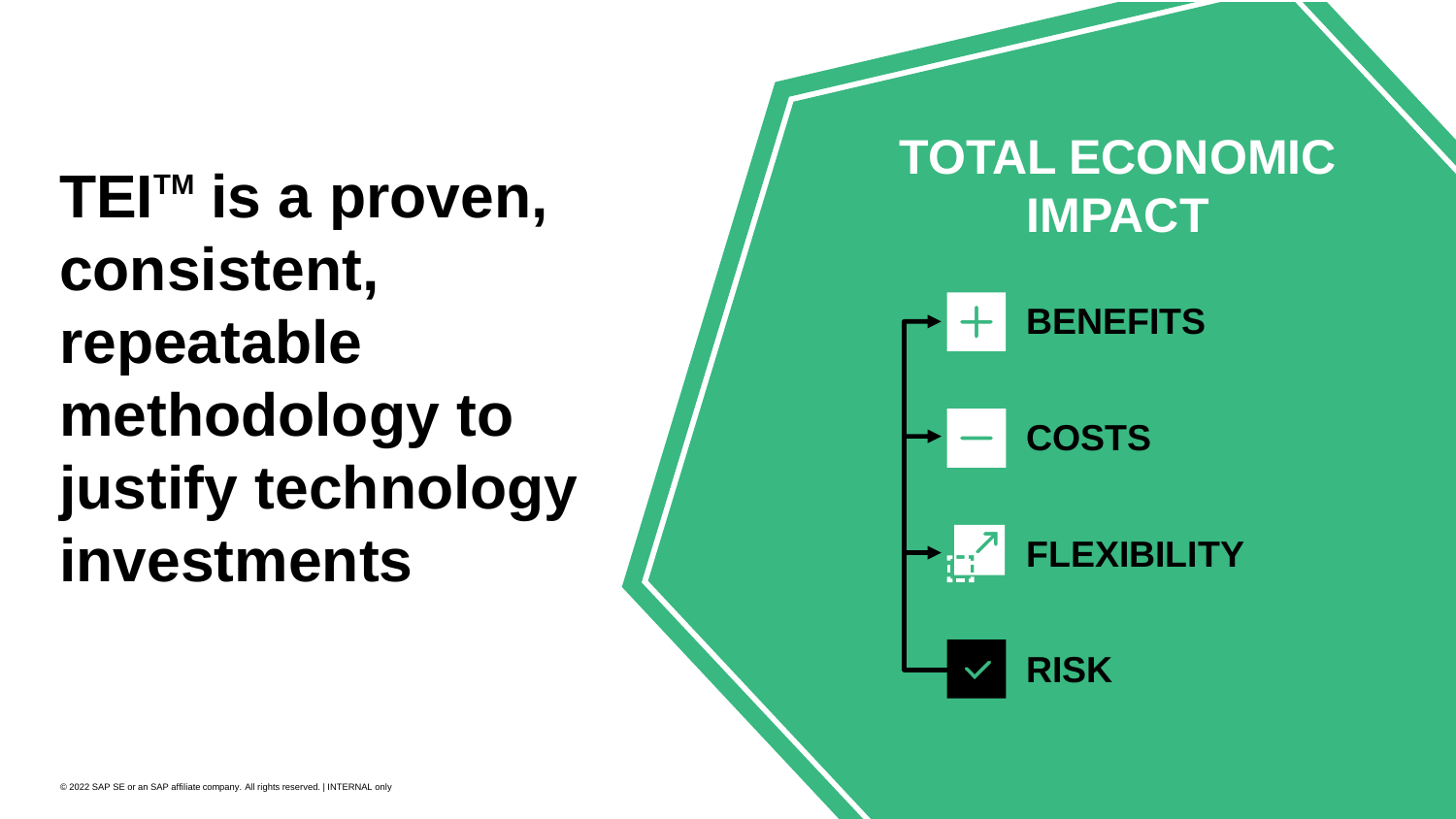## **Project approach**

Forrester took a multistep approach to evaluate the impact of SAP Application Testing Solutions by Tricentis

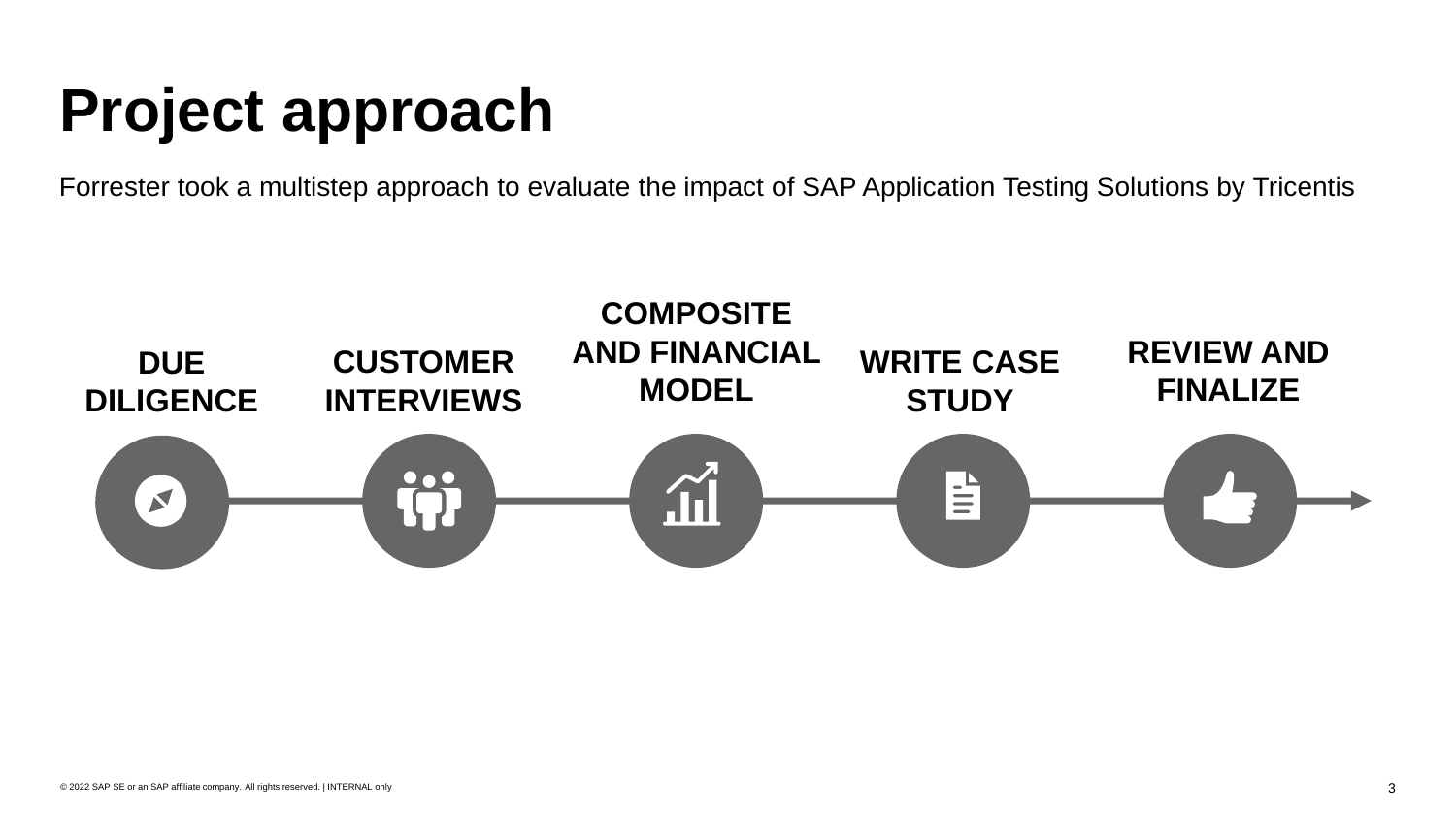#### **The Total Economic Impact™ of SAP Application Testing Solutions by Tricentis**

" When you put it all together, the benefits are really clear: fewer test conditions, less effort, less errors."

– ERP Principal Test Manager, Telecommunications



This document is an abridged version of a case study commissioned by SAP and Tricentis titled: The Total Economic Impact Of SAP Application Testing Solutions By Tricentis, January, 2022. © Forrester Research, Inc. All righ

© 2022 SAP SE or an SAP affiliate company. All rights reserved. | INTERNAL only 4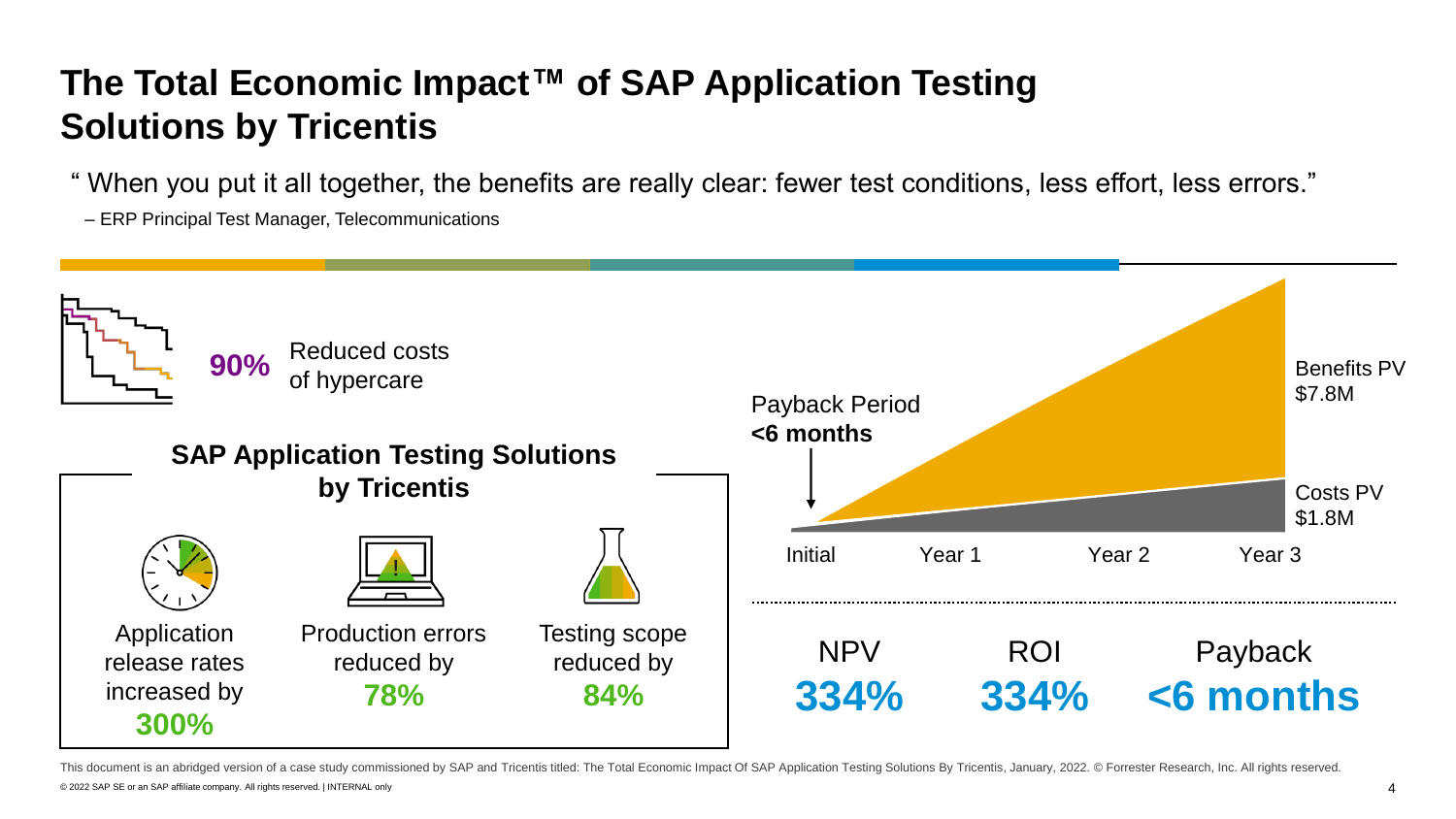#### **Assets and Offers**

|                                                                                                                           | <b>Asset Description</b>                                                                                                | <b>Links</b>                                                                            |
|---------------------------------------------------------------------------------------------------------------------------|-------------------------------------------------------------------------------------------------------------------------|-----------------------------------------------------------------------------------------|
| 1. Forrester Infographic - Total<br>Economic Impact of SAP<br><b>Application Testing Solutions by</b><br><b>Tricentis</b> | • TEI Infograhhic<br>• Forrester TEI Report<br>• Blog                                                                   | • TEI Infographic<br><b>Forrester TEI Report</b>                                        |
| 2. Videos                                                                                                                 | Short Video SAP Application Testing Solutions by Tricentis<br>Long Video SAP Application Testing Solutions by Tricentis | <b>Short Video</b><br><b>Long Demo Video</b>                                            |
| 3. Digital Landing Page                                                                                                   | SAP Application Testing Solutions by Tricentis Campaign Page                                                            | <b>Landing Page</b>                                                                     |
| 4. Enabling Intelligent Change<br>Analysis and Fostering<br>Innovation                                                    | Solution Brief - SAP Change Impact Analysis by Tricentis                                                                | https://d.dam.sap.com/a/jBvuEYz                                                         |
| 5. Powering Digital<br><b>Transformation Through Fast</b><br>and Efficient Continuous Testing                             | Solution Brief - SAP Enterprise Continuous Testing by Tricentis                                                         | https://d.dam.sap.com/a/GRR18kF                                                         |
| 6. Supporting Innovation with<br>Fast, Flexible Performance Load<br><b>Testing at Scale</b>                               | Solution Brief - SAP Enterprise Performance Testing by Tricentis                                                        | https://d.dam.sap.com/a/U1LwrT5                                                         |
| 7. Verify the Accuracy of Your<br>Data                                                                                    | Solution Brief - SAP Enterprise Data Integrity by Tricentis                                                             | https://www.sap.com/documents/2021/09/8ee6749<br>4-f97d-0010-bca6-c68f7e60039b.html 回标器 |
| © 2022 SAP SE or an SAP affiliate company. All rights reserved.   INTERNAL only                                           |                                                                                                                         |                                                                                         |